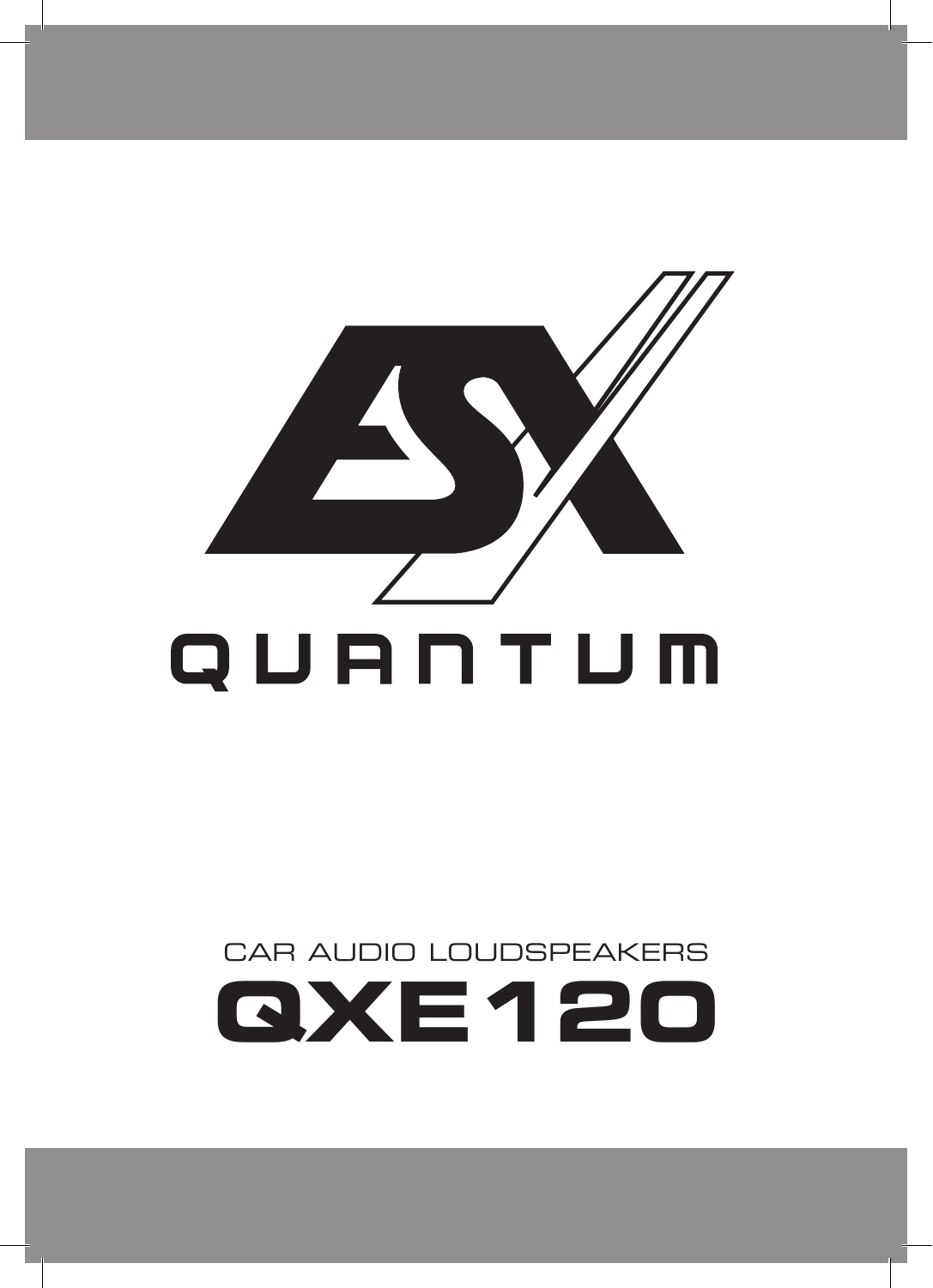### **DEUTSCH**

#### **EINBAUHINWEISE**

Der erste Schritt bei der Installation der Lautsprecher sollte die sorgfältige Planung sein. Folgen Sie einfach diesen Vorschlägen um das bestmögliche Resultat zu erreichen.

- 1. Bitte behandeln Sie die Komponenten mit Sorgfalt während des Einbaus, andernfalls könnten diese ernsthaft beschädigt werden.
- 2. Bitte achten Sie beim Anschließen der einzelnen Komponenten stets auf die korrekte Polarität (+ / –) der Anschlüsse.
- 3. Schließen Sie die Lautsprecher niemals an den Masseanschluss oder an die Karosserie des Fahrzeugs an.



**WICHTIG:** Bitte achten Sie unbedingt auf die korrekte Polarität (+ oder –) aller Anschlüsse und Verbindungen.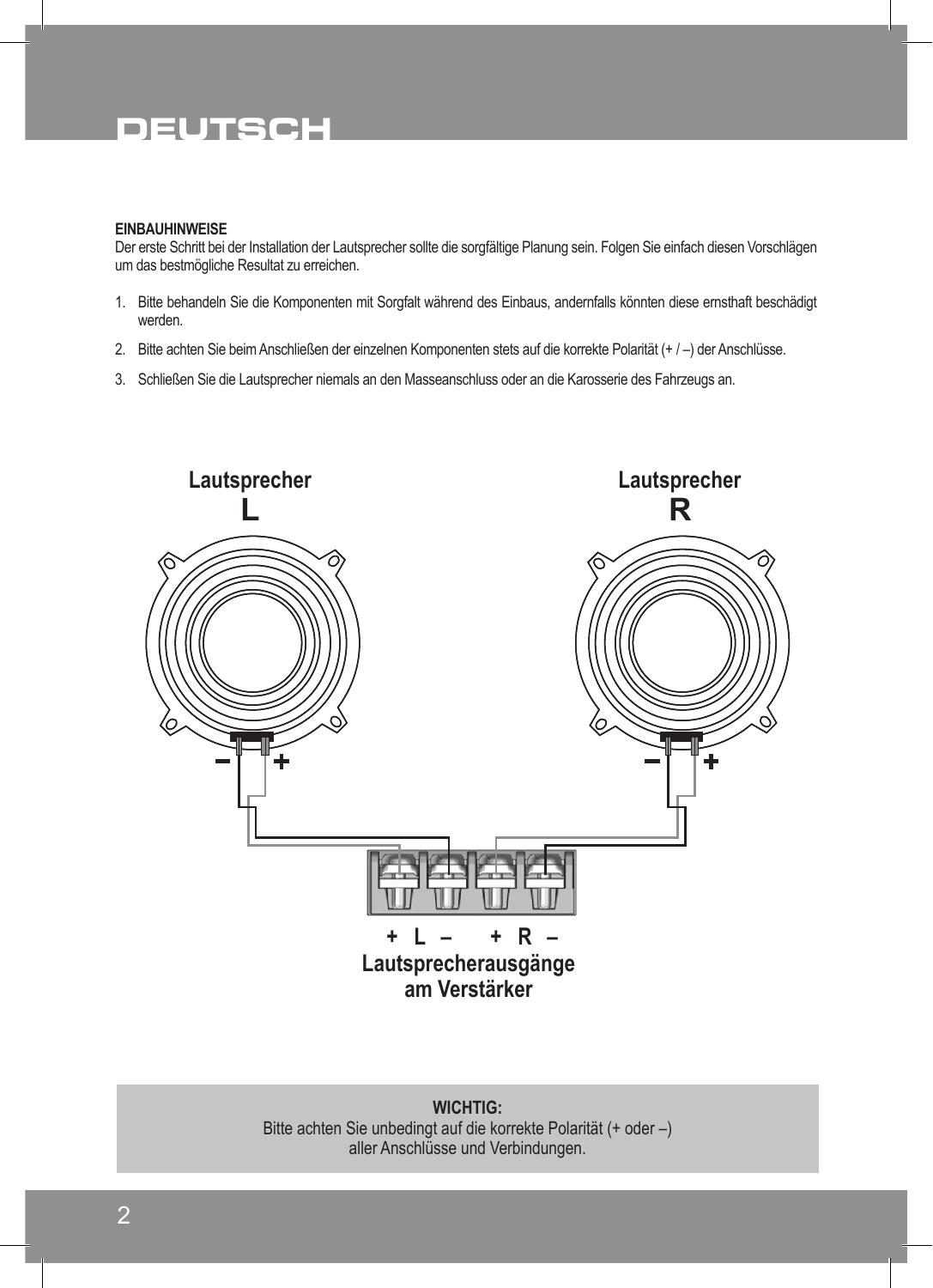## **ENGLISH**

#### **INSTALLATION NOTES**

The first step of installing a speaker system is thorough planning. Choose a suitable location for your speaker components carefully. Follow these suggestions to ensure proper imaging and maximum performance:

- 1. Please handle the components with care, otherwise they will get damaged.
- 2. Please pay attention to the correct polarity (+ or -) for all terminals and connections.
- 3. Never connect the speakers to the electrical ground or with the body of the vehicle.



**IMPORTANT:** Please pay attention to the correct polarity (+ or -) for all terminals and connections.